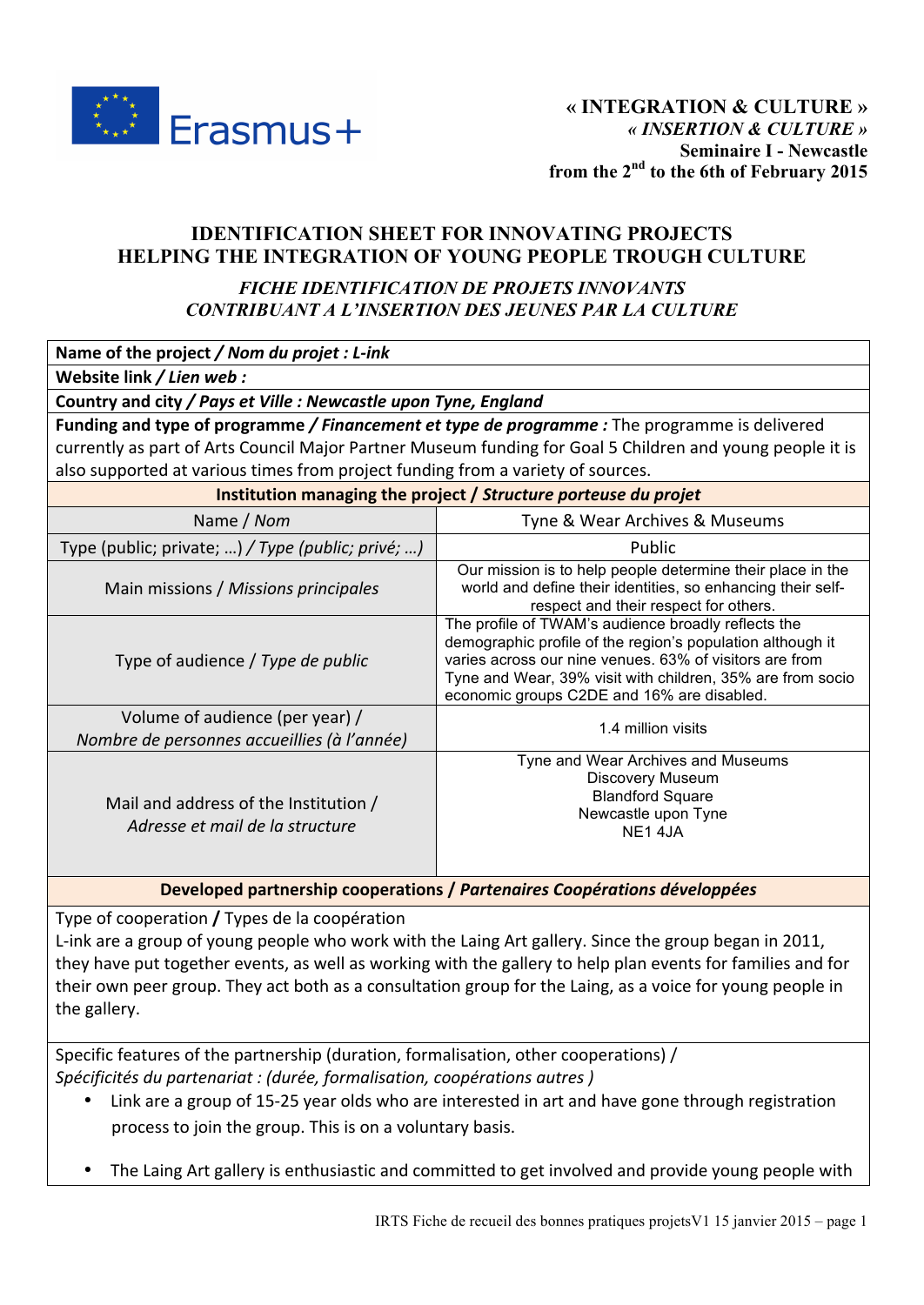a voice at the Laing.

- The Laing Art gallery recruit once a year from November January but also invite young people to participate in additional activity in the Summer Holidays as the form of Take over Days.
- Participants make a commitment of 1 Sunday a month and then additional days if there is a more intense project going on
- L-Ink has its own logo and name  $-$  it's important for them to have their own identity with the gallery.

Identified coordination tools / *Outils de coordination identifiés* 

The young people meet once a month and more frequently if there is a specific project. They keep in touch with the gallery through a Facebook page and emails. The Laing learning team work with the young people and there is one part time member of staff who has specific responsibility for the group.

How are the professionals working together? / *Comment les professionnels travaillent ensemble* ? The Laing Art Gallery staff have embedded the programme in the life of the gallery. Learning staff take responsibility for recruitment, visiting schools and giving presentations at careers fairs and school assemblies about the programme. They highlight the work of the group to networks of art teachers who can encourage their pupils to get involved. The young people have had the opportunity to work with gallery staff, artists and curators during the time the group has been together.

What are the benefits and advantages? / Quels atouts ? Plus values ?

The young people bring a different perspective to the gallery and provide their voice to gallery developments as a consultation group. The young people have the opportunity to get involved, and make connections with people who have many different experiences and careers within the arts and cultural sector. The programme aims to broaden their experience and provide opportunities to extend their creativity.

Which problems and limits ? / *Quels freins et contraintes* ?

Funding is always a challenge for the programme, the member of staff who has specific responsibility is allocated  $\frac{1}{2}$  day per week for this work which does not allow adequate time to develop and fundraise. Laing Art Gallery would like to increase diversity within the recruitment of young people to the programme but it has consistently been a challenge, despite marketing and promotion to schools across the city.

| Topic of the project (tick one or several boxes) / Thématique du projet (cocher une ou plusieurs cases) |                                                            |                                                       |  |
|---------------------------------------------------------------------------------------------------------|------------------------------------------------------------|-------------------------------------------------------|--|
| Citizenship / Citoyenneté                                                                               | Culture / Culture                                          | Adapted care / Accompagnement adapté et<br>diversifié |  |
| Social integration /                                                                                    | <b>Educational integration</b>                             | Management and organisation / Management et           |  |
| Inclusion sociale                                                                                       | Inclusion scolaire                                         | organisation                                          |  |
| Sport / Sport                                                                                           | Professional integration<br>l Inclusion<br>professionnelle | Other (specify) / Autre (précisez)                    |  |

Books and production (works, website...) / *Livrables et production (ouvrage, plateforme web...?*)

#### **Target audience** */ Publics concernés*

Age / Age : Children and Young People Gender / *Genre* : All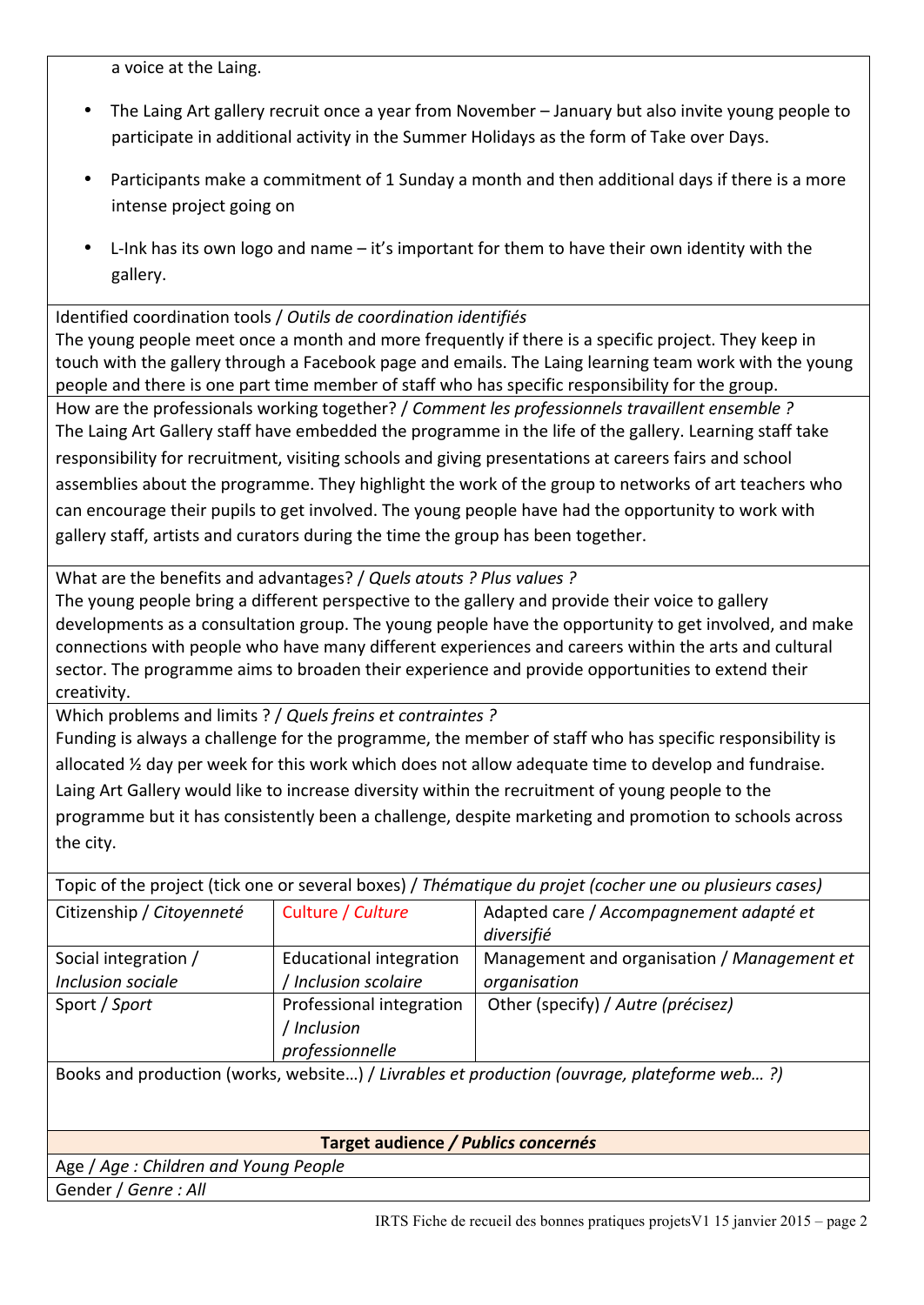Specific features of the target audience / Spécificités du public ciblé : Young people aged 15 - 25

Audience inclusion methods in the creation, development, achievement and evaluation of the project / *Modalités d'association des publics dans l'élaboration, la conduite, et l'évaluation du projet* The Laing Art Gallery staff encourage applications to the programme from young people across the area. The programme is promoted throughout the year, but particularly in the autumn term, when it opens for applications for the next year. The gallery learning staff work with schools delivering assemblies and careers fairs and use their contacts with the North East Art Teachers network to raise the profile of the programme so that teachers can encourage their pupils to get involved. The programme is free to participate in and young people accepted onto the programme are asked to commit to one Sunday a month to be part of the group. Participants in the programme work with the project facilitator to shape the direction of the work they will undertake for the year, responding to gallery programmes and input from visiting artists.

| Partnerships - Cooperations developed / Partenaires – Coopérations développées |             |                              |                                                      |
|--------------------------------------------------------------------------------|-------------|------------------------------|------------------------------------------------------|
| Name/                                                                          | Type / Type | Type of cooperation /        | Specific features of the partnership (duration,      |
| <b>Nom</b>                                                                     |             | Nature de la                 | formal aspects, other cooperations) /                |
|                                                                                |             | coopération                  | Spécificités du partenariat : (durée,                |
|                                                                                |             |                              | formalisation, coopérations autres)                  |
| Tyneside                                                                       | Cultural    | <b>Project Collaboration</b> | Exhibition Partnership - Marina 9 by Kelly           |
| Cinema and                                                                     | Venue and   |                              | Richardson. The young people worked with the         |
| Kelly                                                                          | artist      |                              | artist and were inspired by her work to create       |
| Richardson                                                                     |             |                              | events and activities for the Late Shows             |
| Nicola                                                                         | Artist      | Artist workshops             | Young people worked with Nicola to discuss           |
| Maxwell                                                                        |             |                              | 'collaboration' in art, the sessions will inform the |
|                                                                                |             |                              | works they have created for this years               |
|                                                                                |             |                              | programme.                                           |
| Sandhill                                                                       | School      | School/Gallery               | The gallery developed specific resources for this    |
| <b>View School</b>                                                             |             | partnership                  | school which is in a disadvantaged area. They        |
|                                                                                |             |                              | delivered an assembly about L-Ink to encourage       |
|                                                                                |             |                              | their Art & Design students to participate.          |
|                                                                                |             |                              |                                                      |
|                                                                                |             |                              |                                                      |
|                                                                                |             |                              |                                                      |

# Analysis of the project / Analyse du projet

Particular methodology in the achievement of the project /

*Méthodologie(s)* particulière(s) mise(s) en œuvre du projet

The success of the project is that it is has grown directly from young people's passion and enthusiasm to stay engaged with the gallery and the staff commitment to supporting and nurturing the group to a point where it is valued as part of the core programming of the venue.

How far is your project a good or innovating practice? Which contributions can improve the support to young people through culture? What are the benefits? /

*En quoi votre projet est-il une bonne pratique et/ou innovante ? Quelles contributions à l'amélioration de l'accompagnement des jeunes par la culture? Quels bénéfices ?*

The journey for each of the young people has been different but the commitment of the gallery and the young people who wanted to develop the programme in its early stages have given a sound framework for the group to sustain and grow. The development of the group is detailed below.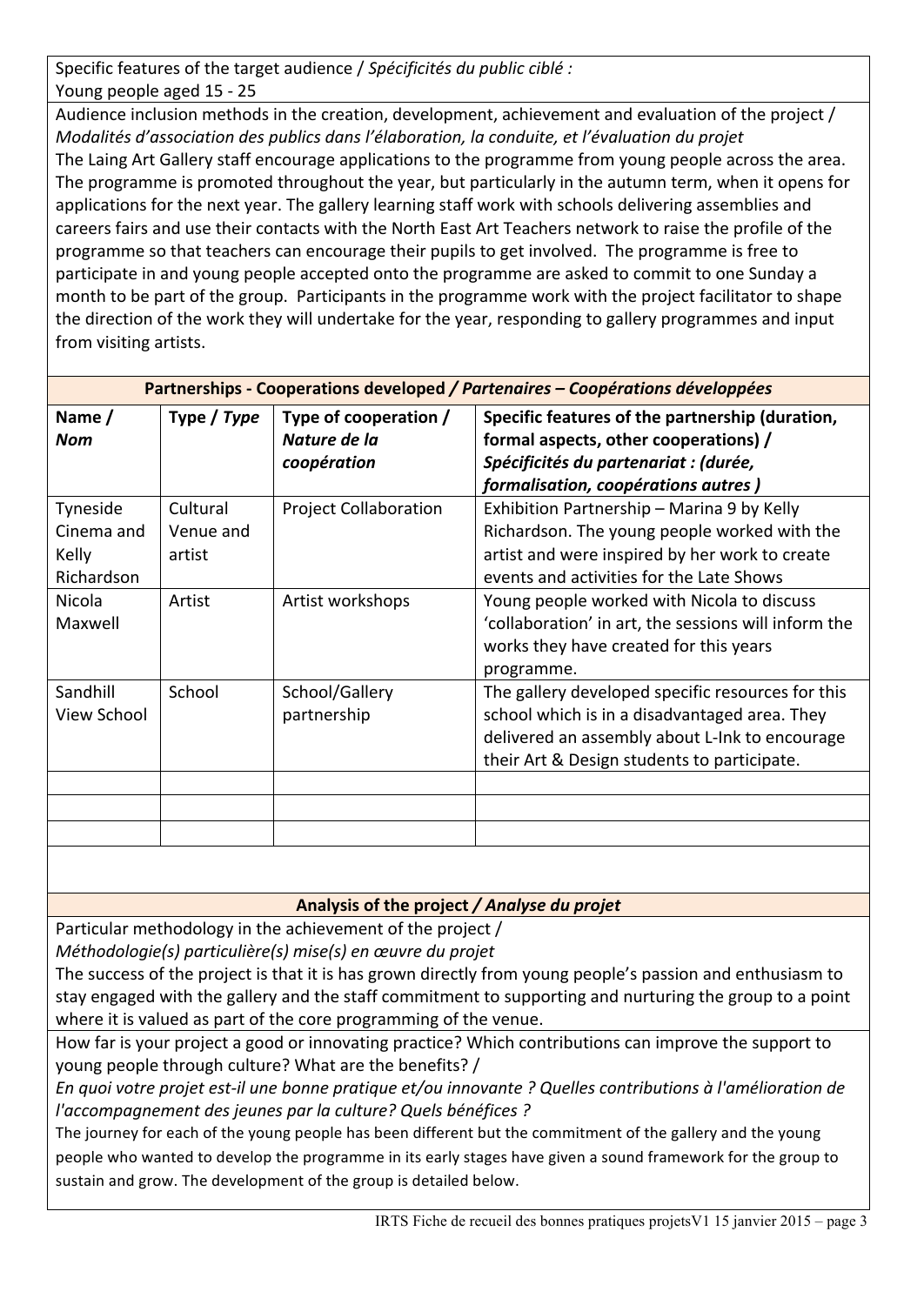#### Case study of two of the young people involved in L-Ink at the beginning.

Hannah and Mani joined the national Youth Art's project, Visual Dialogues, based at the Laing Art Gallery, in 2009. Visual Dialogues aimed to encourage young people with an interest in arts and contemporary culture to visit different cultural institutions and communicate more widely with young people from other galleries all over the UK.

As part of the project, Hannah and Mani worked as part of a team to create graphics and artworks, plan and facilitate events, including a marketing campaign & billboard design advertising an event planned by the group. During their involvement with Visual dialogues they also volunteered time to assist with the gallery's programme of events for families. For both of these young people confidence developed as they were introduced to professionals from different departments at the gallery.

In 2010-11 the Laing continued this work as part of a project in partnership with the Tate. The Laing recruited 18 young people from different secondary schools and colleges in the area. The young people worked with the learning and curatorial team to collaborate with leading creative practitioners in museums and galleries and to develop interpretation materials, resources and displays for other young people, education programmes and wider audiences, including schools, families and community groups.

After the project was completed the Laing staff continued to work with a group of five exceptional young people who had been part of the programme and demonstrated a commitment to continue their involvement. Feedback from the group indicated that the experience of working with the gallery had been enjoyable and beneficial as a supplement to courses and programmes they are already working towards.

In 2012 Hannah and Mani were recruited by interview as part of Changemakers, a national youth leadership programme. The Changemakers programme was a fantastic opportunity for both of these young people to continue to develop their skills and be inspirational to others. Mani worked alongside curatorial staff at Discovery Museum and Hannah's brief for the Changemakers role was to devise a strategy for engaging but also sustaining a younger audience. It was in this capacity that Hannah took on a leading role supporting and developing the young people's group which became known as L-Ink. After the year as a Changemaker Hannah continued as L-ink ambassador and volunteered for the gallery. She continued to develop her skills as part of her student placement during her degree During her time at the Laing her key achievements were;

Leadership of the youth group at Laing Art Gallery. Monthly group meetings for creative practical sessions and ideas generation. The effective team work demonstrated has become key model of excellence across TWAM.

• Devised cost effective communication methods; social media sites, promoting on our website and school careers events and weekly email updates.

Recruited 10 young people to the L-Ink group

• Advocated for the group at a council meeting on behalf of the organisation by request of Senior Management team.

Organised high profile event as part of the Late Shows 2014. This event attracted 1000 visitors to the Laing in comparison to 500 visitors in 2013.

Communicated with key stakeholders and others including artists, young people's groups, schools, volunteers. TWAM staff.

- Fundraised £2000 to support the young people's programme for temporary exhibition.
- Organised and delivered art summer school for young people aged 11 16 and supported all 21 participants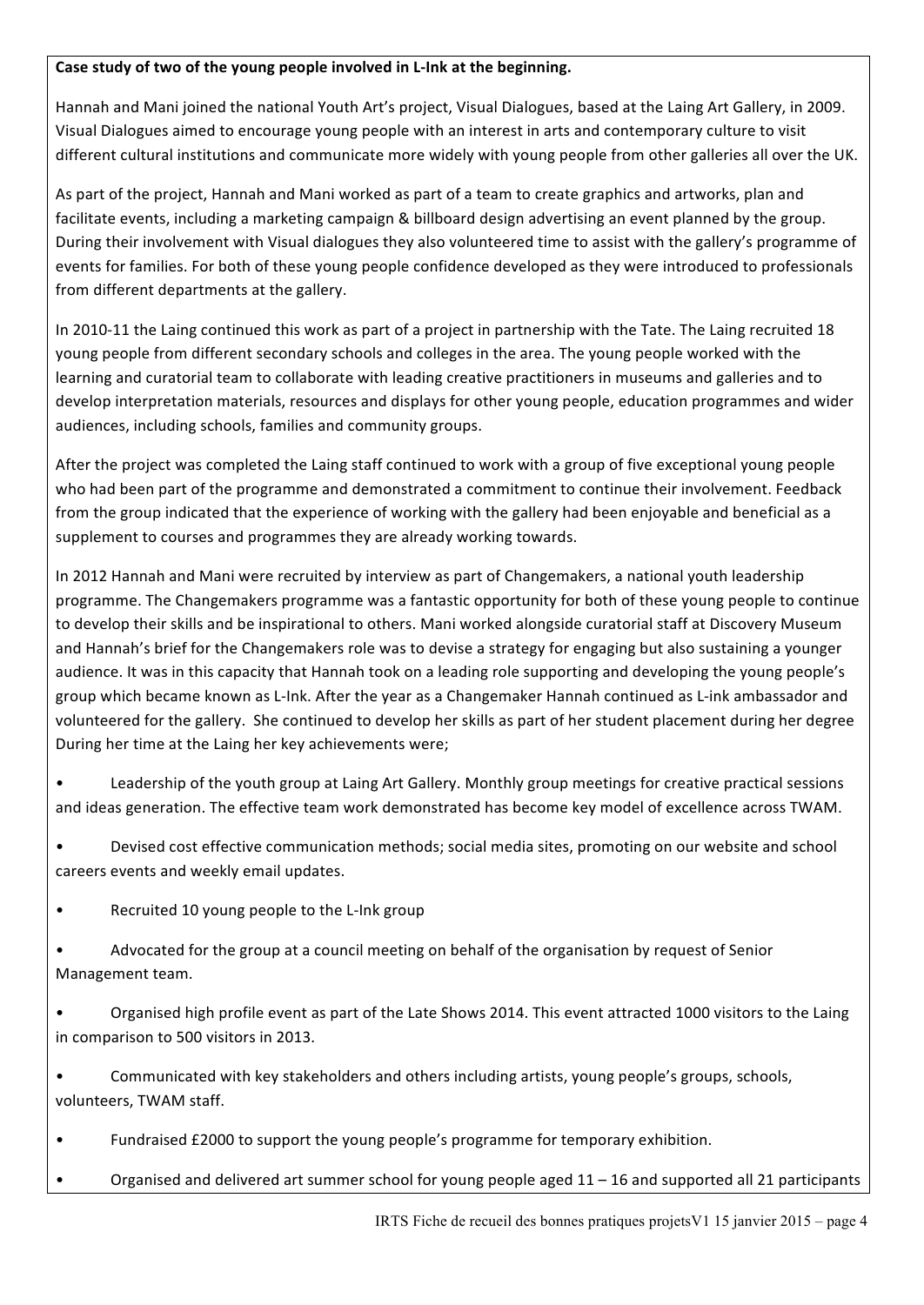through the Bronze Level Arts Award.

Assisted in delivering 'takeover' events at Segedunum Roman Fort, where young people take control over a family event day and run activities independently. at Newcastle University.

In 2014 Hannah worked as part of the learning team at Laing to cover a maternity leave which provided an opportunity for Hannah to again take leadership of the young people's group. During this time she reported directly to the Learning Officer on progress and targets. The young people's group has become a key model of excellence across TWAM.

How did the project help in the integration of young people through culture? / *En quoi le projet a-t-il permis de travailler l'intégration des jeunes par la culture?* Young people who have been part of the programme have broadened their experiences and widened their networks. They have met new people through visiting other young people's groups in different parts of the country. Through engagement with the L-Ink group they have been supported to develop their leadership skills through team working and creating their own events and activities, as well as producing their own creative work.

## Achieved results / Résultats atteints

Which competences are developed by the beneficiaries? / *Quelles compétences développées par les publics concernés ?*

In the past, L-INK have worked with artists to create works in response to paintings in the gallery, they have exhibited works in Newcastle and in London, they have worked with artists, curators and different teams in the gallery, they have visited galleries in different cities and they worked with the Learning team to create an event at the Laing for the Late Shows.

L-INK work with the gallery in different ways: Sometimes they work on specific projects, such as the Late Shows, at other times, the Laing supports L-INK with self-led projects. This can involve workshops, discussions about their own work, meeting and finding out about the roles of Laing gallery staff and the venue also offers work experience and volunteering opportunities to the group as well as references for employment and courses where appropriate.

This is a great opportunity for students who are interested in the arts to learn new skills and put something extra on their CV.

Which new practices were observed, accumulated and expected? / *Quelles nouvelles pratiques observées, capitalisées ou attendues ?* 

Young people have got involved with the project have reported many positive experiences and greater understanding of the career roles within the cultural sector. The value the opportunities to work with artists and develop their creative skills and feel part of the gallery.

"Being a part of L-ink has been such a valuable experience and has led onto so many further opportunities. Through the projects, I have worked with artists, helped to organise major cultural events such as The Late Shows and Juice Festival and most importantly discovered what I would like to do in the future."

### **Perspectives / Perspectives**

In your opinion, which specific features of the project could be transferred? and to/by whom? / *Selon vous, quelles modalités du projet sont-elles transférables ? et auprès de qui ?*